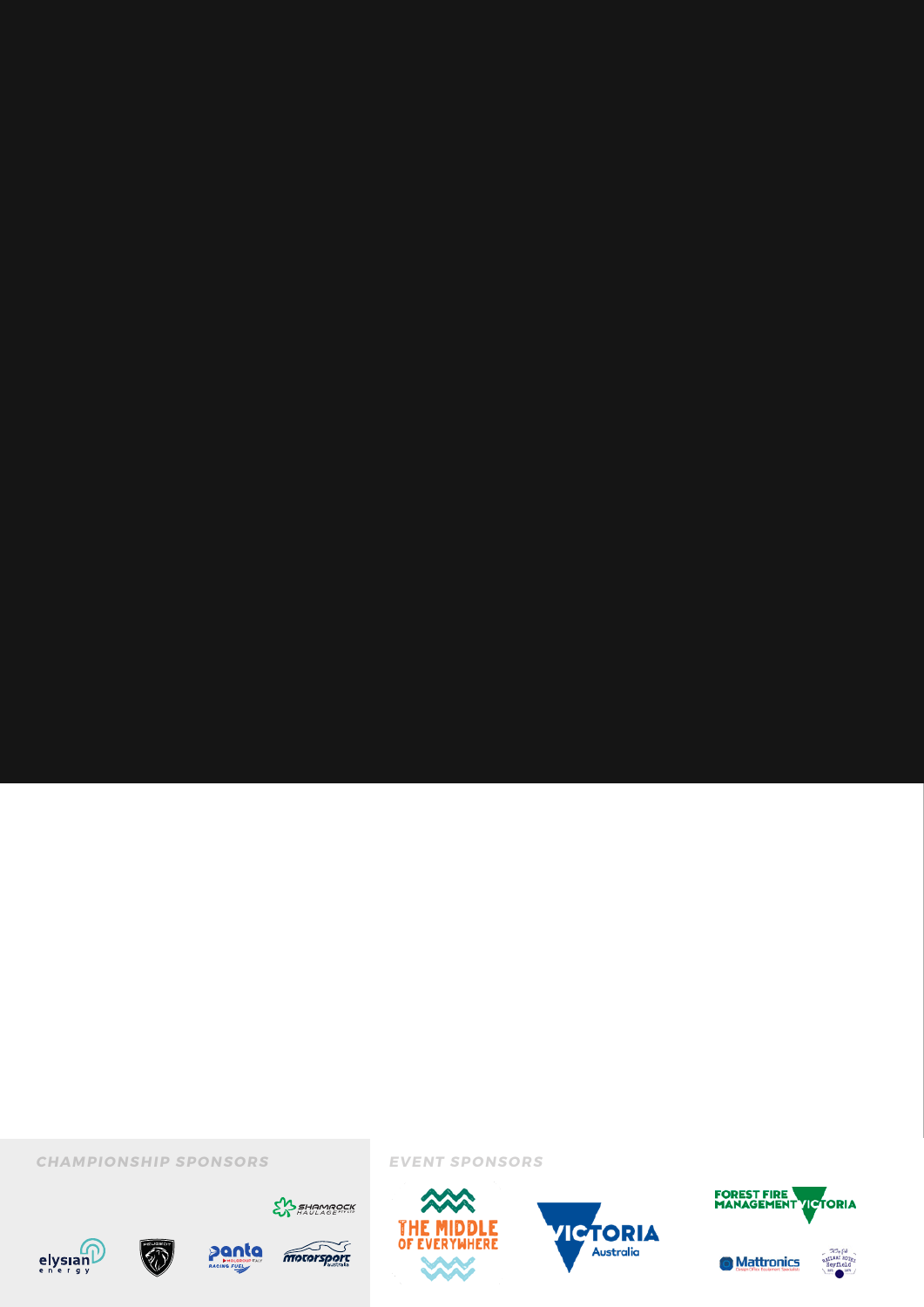



## Table of Contents

| Article 1  | Event Program                            | $\overline{2}$ |
|------------|------------------------------------------|----------------|
| Article 2  | Organisation                             | 3              |
| Article 3  | <b>General Information</b>               | 3              |
| Article 4  | Officials of the Rally                   | 4              |
| Article 5  | <b>Event Eligibility</b>                 | $\overline{4}$ |
| Article 6  | <b>Event Description</b>                 | 4              |
| Article 7  | Vehicle Eligibility                      | 5              |
| Article 8  | <b>Competitor &amp; Crew Eligibility</b> | 5              |
| Article 9  | Scrutiny                                 | 5              |
| Article 10 | Entry Form, Entries and Entry Fee        | 6              |
| Article 11 | Testing                                  | $\overline{7}$ |
| Article 12 | Servicing and Refuelling                 | 7              |
| Article 13 | Reconnaissance                           | 8              |
| Article 14 | Running of the rally                     | 8              |
| Article 15 | Controls and Parc Fermé                  | 8              |
| Article 16 | Insurance                                | 9              |
| Article 17 | Shakedown                                | 9              |
| Article 18 | <b>Results and Protests</b>              | 9              |
| Article 19 | Awards                                   | 9              |
| Article 20 | Alcohol, Drugs, and other Substances     | 10             |
| Article 21 | COVID-19                                 | 10             |
| Appendix 1 | <b>ITINERARY</b>                         | 12             |
|            |                                          |                |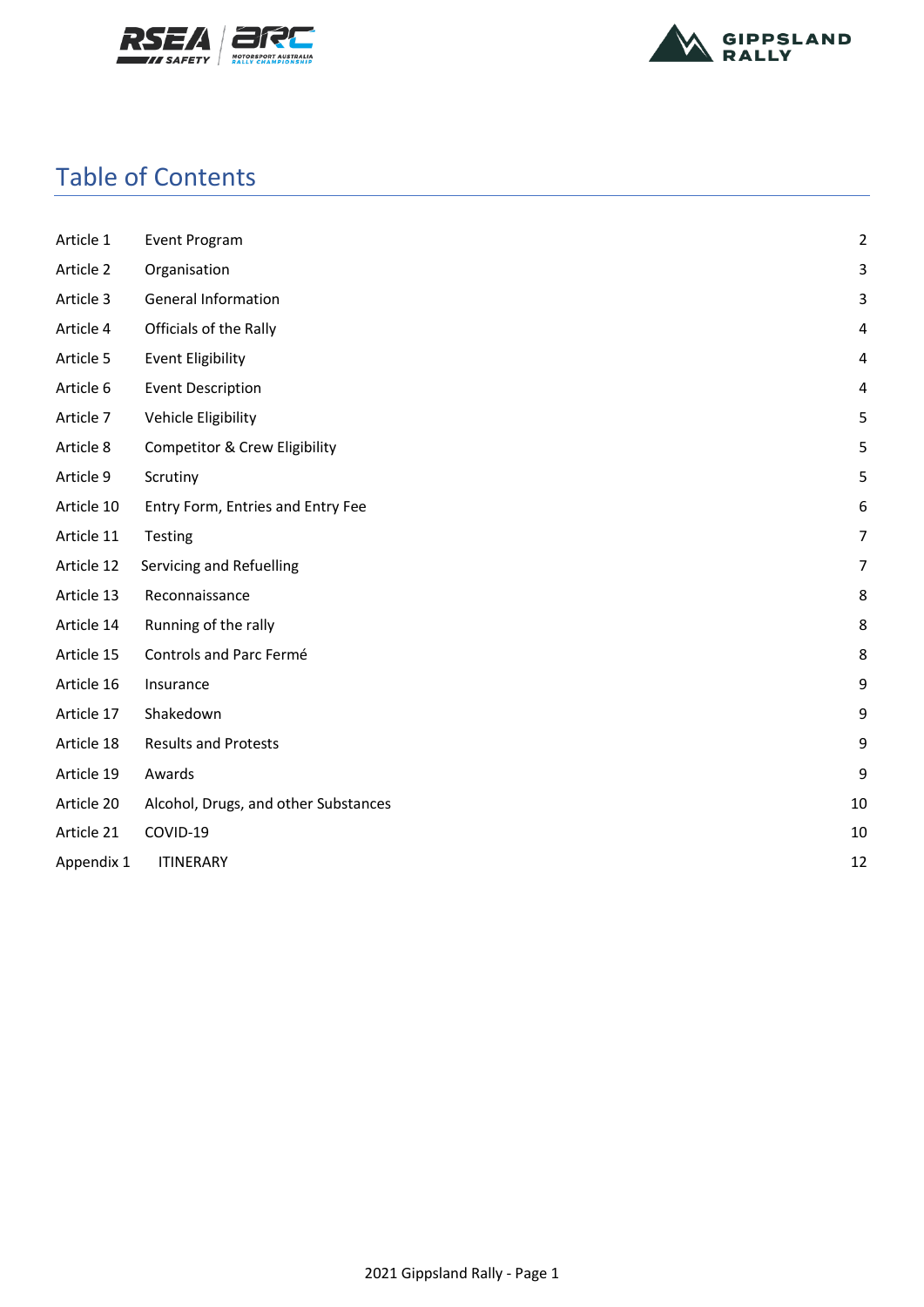#### INTRODUCTION AND WELCOME

Welcome and thank-you for your interest in the 2021 Gippsland Rally, Round 3 of the RSEA Safety Motorsport Australia Rally Championship® and Round 4 of the Till Hino Victorian Rally Championship.

We are excited to have national level rallying back in Victoria again after the COVID caused hiatus in 2020, this year will bring you to Victoria's Gippsland region. The Gippsland Rally is based in Heyfield which is just under two and a half hour's drive, 200km, east of Melbourne. The action is all-daylight, with the national championship running Saturday and Sunday, and the state championship will run over 8 stages on the Saturday only.

The rally will enter the mountains north west of Heyfield, between Walhalla, Toombon and Glenfalloch. Reaching towards Victoria's High Country, most of these roads will be unfamiliar to the rally crews. The country's best teams will have great and enjoyable challenges along the course.

The event is fortunate to have the considerable support of the Victorian State Government, Wellington Shire among a host of further event sponsors and partners. Thanks to the Department of Environment, Land, Water and Planning for access to the great forest roads.

The Victorian rally community is excited to continue to host a round of the ARC and build on the success of the previous years' events. Thanks to Car Club RMIT (CCRMIT) for their involvement in supporting this event. We hope to continue to build the event with a large pool of friendly, dedicated and committed volunteer officials to be the best event on the calendar.

A reminder for interstate competitors that:

ALL persons entering Victoria from interstate MUST apply for a Victorian Travel Permit

<https://www.coronavirus.vic.gov.au/victorian-travel-permit-system>

We recommend that this permit application is completed as close as possible to entry to your entry into Victoria to ensure that the permit applied for reflects the correct and most up-to-date permit zone classification for your region at time of entry.

Andrew Roseman

#### **Clerk of the Course**

On behalf of The Organising Team

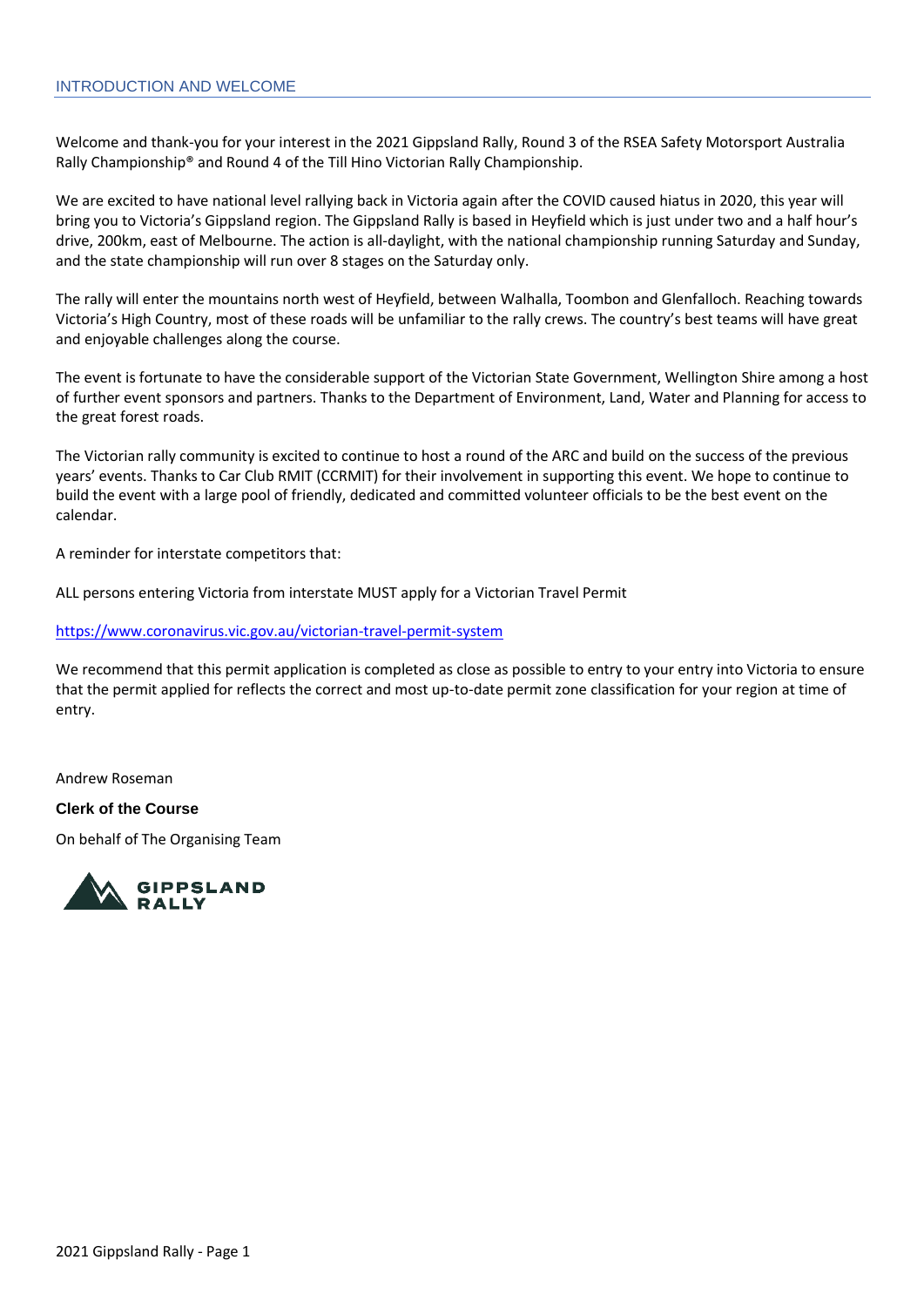# <span id="page-3-0"></span>Article 1 Event Program

| <b>DATE</b>  | <b>ITEM</b>                                           | <b>LOCATION</b>                         |
|--------------|-------------------------------------------------------|-----------------------------------------|
|              | Entries Open & Media Accreditation available on       | Online                                  |
|              | Publication of these Supplementary Regulations        |                                         |
| Friday       | 23rd July 2021                                        |                                         |
| 1730hrs      | Closing date for Hoosier tyre orders                  | <b>Hoosier Tires Australia</b>          |
| 2000hrs      | <b>Entries Close</b>                                  | Online                                  |
| Wednesday    | 28th July 2021                                        |                                         |
| 2000hrs      | Closing date for ARC Registration                     | Motorsport Australia                    |
| Friday       | 30th July 2021                                        |                                         |
| 2000hrs      | Entry list published                                  | Online                                  |
| Wednesday    | 4th August 2021                                       |                                         |
| 1200-1800hrs | Service Park open for ARC crews                       | <b>Gordon Street Recreation Reserve</b> |
| 1600-1800hrs | Rally Headquarters open                               | <b>Gordon Street Recreation Reserve</b> |
| Thursday     | 5th August 2021                                       |                                         |
| 0800-2000hrs | Rally Headquarters open                               | <b>Gordon Street Recreation Reserve</b> |
| 0800-2000hrs | Service Park open for all crews                       | <b>Gordon Street Recreation Reserve</b> |
| 0800-1200hrs | Private Testing Session 1                             | Forest                                  |
| 1300-1700hrs | <b>Private Testing Session 2</b>                      | Forest                                  |
| Friday       | 6th August 2021                                       |                                         |
| 0700-1400hrs | Reconnaissance (Saturday Stages)                      | Forest                                  |
| 0700-2000hrs | Rally Headquarters open                               | <b>Gordon Street Recreation Reserve</b> |
| 1200-1600hrs | Turbo Sealing and weighing of cars                    | Service Park                            |
| 1200-1600hrs | Rallysafe Tracking GPS available                      | <b>Rally Headquarters</b>               |
| 1400-1800hrs | Reconnaissance (Sunday Stages)                        | Forest                                  |
| 1800hrs      | Heat 1 start list published                           | Online                                  |
| Saturday     | 7th August 2021                                       |                                         |
| 0800-2200hrs | Rally Headquarters open                               | <b>Gordon Street Recreation Reserve</b> |
| 0730-0830hrs | Placing of cars into Ceremonial Start holding area    | <b>Gordon Street Recreation Reserve</b> |
| 0900hrs      | Ceremonial Start                                      | <b>Gordon Street Recreation Reserve</b> |
| 0930hrs      | Start of Heat 1 (First ARC Crew)                      | <b>Gordon Street Recreation Reserve</b> |
| 1630hrs      | End of VRC Rally (First VRC Crew)                     | <b>Gordon Street Recreation Reserve</b> |
| 1745hrs      | <b>VRC Podium Presentation</b>                        | <b>Gordon Street Recreation Reserve</b> |
| 1845hrs      | <b>VRC Provisional Results Issued</b>                 | Notice Board and Online                 |
| 1915hrs      | VRC Final Results Issued (refer to Article 18)        | Notice Board and Online                 |
| 1930hrs      | First ARC Car into Overnight Parc Fermé               | <b>Gordon Street Recreation Reserve</b> |
| Sunday       | 8th August 2021                                       |                                         |
| 0000hrs      | Service Park closes (latest time to enter Parc Fermé) | <b>Gordon Street Recreation Reserve</b> |
| 0700hrs      | Service Park opens                                    | <b>Gordon Street Recreation Reserve</b> |
| 0700hrs      | Rally Headquarters opens                              | <b>Gordon Street Recreation Reserve</b> |
| 0900hrs      | Start of Heat 2 (First ARC Crew)                      | <b>Gordon Street Recreation Reserve</b> |
| 1400hrs      | End of Rally (First ARC car)                          | <b>Gordon Street Recreation Reserve</b> |
| 1500hrs      | <b>Podium Presentation</b>                            | <b>Gordon Street Recreation Reserve</b> |
| 1530-1630hrs | Post Event Scrutiny                                   |                                         |
| 1700hrs      | <b>Provisional Results Issued</b>                     | Notice Board and Online                 |
| 1730hrs      | Final Results issued (refer to Article 18)            | Notice Board and Online                 |
| 1930hrs      | Rally Headquarters closes                             |                                         |
| Monday       | 9th August 2021                                       |                                         |
| 0800-1200hrs | Rally Headquarters open                               | <b>Gordon Street Recreation Reserve</b> |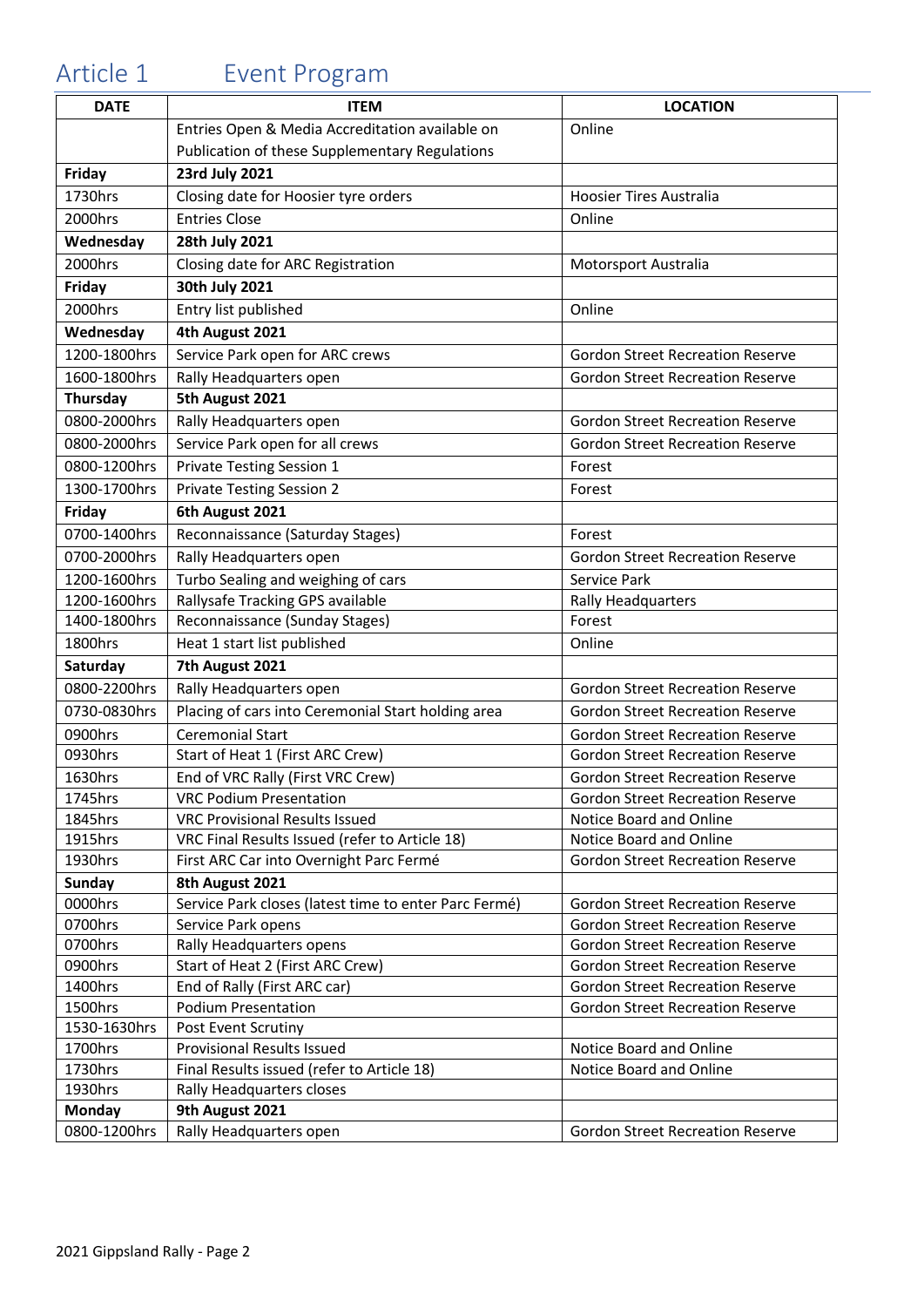# <span id="page-4-0"></span>Article 2 Organisation

These Supplementary Regulations are to read in conjunction with the ARC Sporting & Technical Regulations.

#### **The Motorsport Australia Permit Number authorising the event is:** 821/0808/01

This Event is to be held under the FIA International Sporting Code including Appendices and the National Competition Rules of Motorsport Australia.

The following Regulations are also applicable to this Event.

- Victorian Rally Bulletins
- 2021 Victorian Rally Championship Standing Regulations

This Event will be conducted under and in accordance with Motorsport Australia OH&S, Motorsport Australia Safety 1st Risk Management and Return to Race Policies, which can be found on the Motorsport Australia website at [www.motorsport.org.au.](http://www.motorsport.org.au/)

The organiser and promoter of the **2021 Gippsland Rally** to take place on 7th-8th August 2021 will be Vroom Events Inc.

# <span id="page-4-1"></span>Article 3 General Information

| <b>Rally Enquiries</b>       | <b>Andrew Roseman</b>                   | 0413 307 766                       |
|------------------------------|-----------------------------------------|------------------------------------|
|                              | Clerk of the Course                     |                                    |
|                              | andrew@gippslandrally.com.au            |                                    |
|                              |                                         |                                    |
|                              | <b>Andrew Thorpe</b>                    | 0438 802 427                       |
|                              | Deputy Clerk of the Course              |                                    |
|                              | athorpe@gippslandrally.com.au           |                                    |
| Website                      | www.gippslandrally.com.au               |                                    |
| Correspondence               | Andrew Ormesher                         | No responsibility will be accepted |
|                              | entries@gippslandrally.com.au           | by the organisers for any          |
|                              |                                         | correspondence sent to any other   |
|                              |                                         | address                            |
| <b>Rally Headquarters</b>    | <b>Gordon Street Recreation Reserve</b> | Phone number to be advised         |
|                              | Gordon St, Heyfield VIC 3858            |                                    |
| <b>Media Enquiries</b>       | <b>Michael Finger</b>                   | 0419 006 252                       |
|                              | Media Manager                           |                                    |
|                              | media@gippslandrally.com.au             |                                    |
| <b>Official Notice Board</b> | www.rally.com.au                        |                                    |
|                              |                                         |                                    |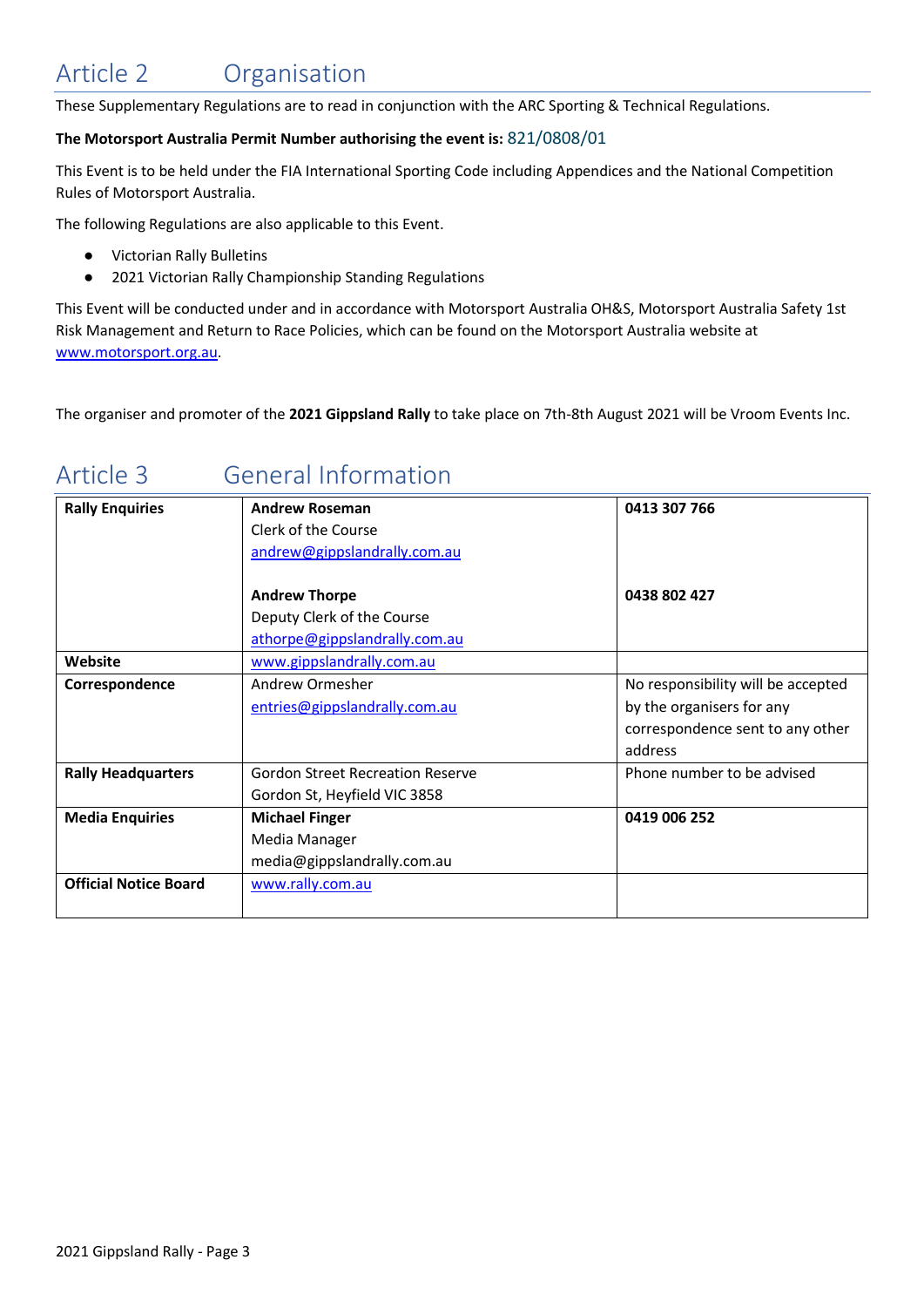# <span id="page-5-0"></span>Article 4 Officials of the Rally

| Role                                          | <b>Name</b>               | <b>Number</b> |
|-----------------------------------------------|---------------------------|---------------|
| <b>Motorsport Australia</b>                   |                           |               |
| <b>Chief Steward</b>                          | Paul Makela               | 0407 325 335  |
| Steward                                       | <b>TBC</b>                |               |
| Steward                                       | <b>TBC</b>                |               |
| <b>Event Checker</b>                          | <b>Ross Runnalls</b>      | 0408 609 968  |
| <b>ARC Manager</b>                            | <b>Adrian Coppin</b>      | 0415 508 244  |
| <b>ARC Sporting Manager</b>                   | <b>Michael Clements</b>   | 0418 804 105  |
| <b>ARC Technical Delegate</b>                 | <b>Barry Habgood</b>      | 0419 691 513  |
| <b>ARC Results</b>                            | Gary Searle               | 0418 815 595  |
|                                               |                           |               |
| <b>Event Sporting Council</b>                 |                           |               |
| <b>Clerk of Course</b>                        | Andrew Roseman            | 0413 307 766  |
| Deputy Clerk of the Course                    | Andrew Thorpe             | 0438 802 427  |
| Assistant Clerk of the Course (Road Director) | <b>Bernard Miron</b>      | 0427 581 930  |
| Assistant Clerk of the Course                 | <b>Rick Thorpe</b>        | 0413 458 729  |
| <b>Event Secretary</b>                        | Andrew Ormesher           | 0402 825 131  |
| Marketing, Commercial &                       | James Elliott             | 0437 140 888  |
| <b>Public Events Manager</b>                  |                           |               |
| <b>Competitor Relations Officer (ARC)</b>     | Natasha Swan              | 0427 309 349  |
| <b>Competitor Relations Officer (VRC)</b>     | Owen Polanski             | 0447 579 439  |
| <b>Chief Medical Officer</b>                  | Dr Michael Croxford       | 0405 568 235  |
| <b>Results Manager</b>                        | <b>TBC</b>                |               |
| <b>Chief Scrutineer</b>                       | <b>Frank Black</b>        | 0412 028 508  |
| <b>Chief Spectator Marshal</b>                | <b>Peter Canals</b>       | 0419 335 756  |
| Chief Safety Officer                          | <b>TBC</b>                |               |
| Emergency Services Manager                    | <b>TBC</b>                |               |
| Service Park Manager                          | <b>Michael Twycross</b>   | 0418 994 468  |
| <b>ARC Chaplain</b>                           | <b>TBC</b>                |               |
| COVID-19 & Compliance Checker                 | <b>Brett Williams</b>     | 0419 363 133  |
| <b>Officials Coordinators</b>                 | David Thorpe              | 0402 646 181  |
|                                               | Sophie Rochecouste Thorpe | 0419 533 540  |

## <span id="page-5-1"></span>Article 5 Event Eligibility

As per the ARC Sporting & Technical Regulations with the addition of

- Victorian Rally Bulletin
- 2021 Victorian Rally Championship Standing Regulations

# <span id="page-5-2"></span>Article 6 Event Description

- **A)** The ARC Event will be an ENDURANCE format consisting of 4 Sections. The event will start on 7th August 2021 and will be approximately 383 kms long including 14 Special Stages totalling approximately 180 kms all special stages will be on gravel surface. See Itinerary - Appendix I.
- **B)** The ARC Event will be an **ENDURANCE** event as defined in the ARC Sporting Regulations and will consist of one heat over two days.
- **C)** The VRC Event known as the "CCRMIT George Derrick Memorial Rally", hereafter known as will be run as a Victorian State Championship Special Stage Rally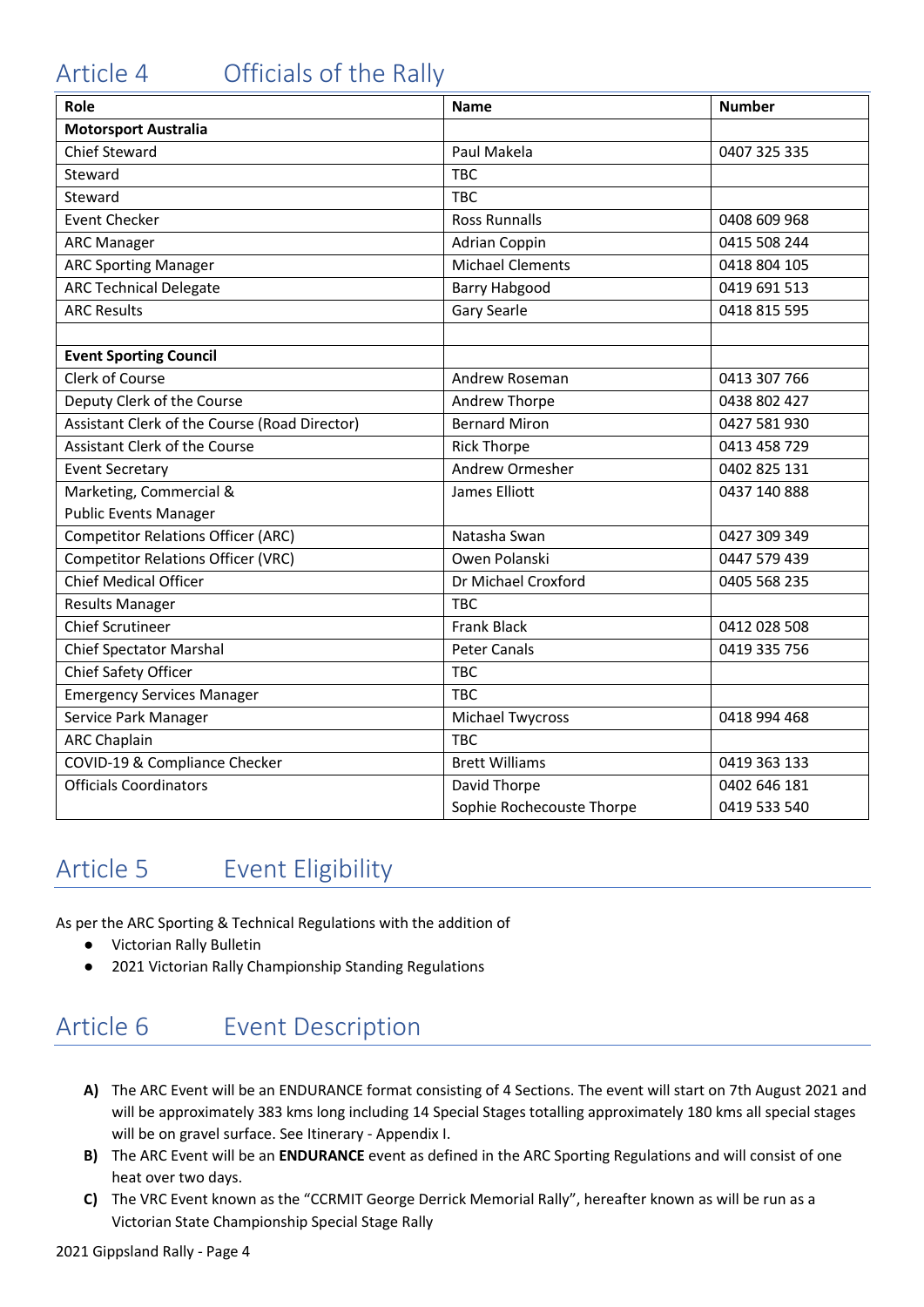- **D)** The VRC will be divided into 2 heats with each heat scored separately for Championship points. The VRC will start on 7th August 2021 and will be approximately 230 kms long including 8 Special Stages totalling approximately 123 kms all special stages will be on gravel surface. See Itinerary - Appendix I.
- **E)** Crews may enter both the ARC and VRC Events to score points in both Championships. Crews who have entered both the ARC and VRC will be seeded within the ARC field and be required to comply with requirements of the ARC taking precedence over any VRC requirements.
- **F)** There will be a presentation to the VRC provisional winners at the end of the VRC Event. This will be held as soon as possible after the arrival of the last car and results are finalised.

# <span id="page-6-0"></span>Article 7 Vehicle Eligibility

- **A)** As per the ARC Sporting & Technical Regulations
- **B)** As per the 2021 VRC Standing Regulations

#### <span id="page-6-1"></span>Article 8 Competitor & Crew Eligibility

- **A)** As per the ARC Sporting & Technical Regulations
- **B)** As per the 2021 VRC Standing Regulations
- **C)** Each Crew shall consist of two people, one to be nominated as the Driver and the other as the Co-driver.
- **D)** For the VRC both Crew Members must be members of a car club affiliated with Motorsport Australia and hold a current Motorsport Australia **Clubman Rally Licence (CR)** or superior.
- **E)** The Driver and any Co-driver intending to drive in the VRC must hold a current civil driver's licence valid in Victoria or a permit accompanied by ARCOM's written permission. Co-drivers who do not hold a civil driver's licence must sign a Declaration in accordance with NRSR EG 2.1c (found a[t https://motorsport.org.au/permits/rally\)](https://motorsport.org.au/permits/rally).
- **F)** Both Crew Members are advised to have current ambulance insurance valid in Victoria.
- **G)** For the VRC both Crew Members must have officiated at least one event listed in the Victorian Rally Calendar in the previous year. Crew members new to rallying are exempt from this requirement for their first year of competition.

#### <span id="page-6-2"></span>Article 9 Scrutiny

- **A)** Due to COVID-19 risk management protocols, for all crews ARC and VRC there will be no general pre-event scrutiny, 2021 ARC Sporting and Technical Regulations, Part 2 – Technical Regulations 5(a).
	- ARC crews must submit a signed Motorsport Australia Self Scrutiny Statement of Vehicle Compliance and Motorsport Australia Self Scrutiny Checklist Rally/Road prior to the event.
	- VRC crews must submit a signed and completed Regional Scrutiny form prior to the event.

The relevant Form will be available online with these Regulations. The Form is a writeable PDF document which is to be completed in a PDF program, saved, and submitted to the Event Secretary via the online file upload portal.

- **B)** Crews will be required to attend vehicle weighing and turbo sealing checks at a time issued in a Bulletin. Crews are required to attend with their vehicle Log Book.
- **C)** Crews and their competing vehicle will be subject to random checks during the event.
- **D)** Competition Numbers and vehicle signage will be supplied by the event organisers.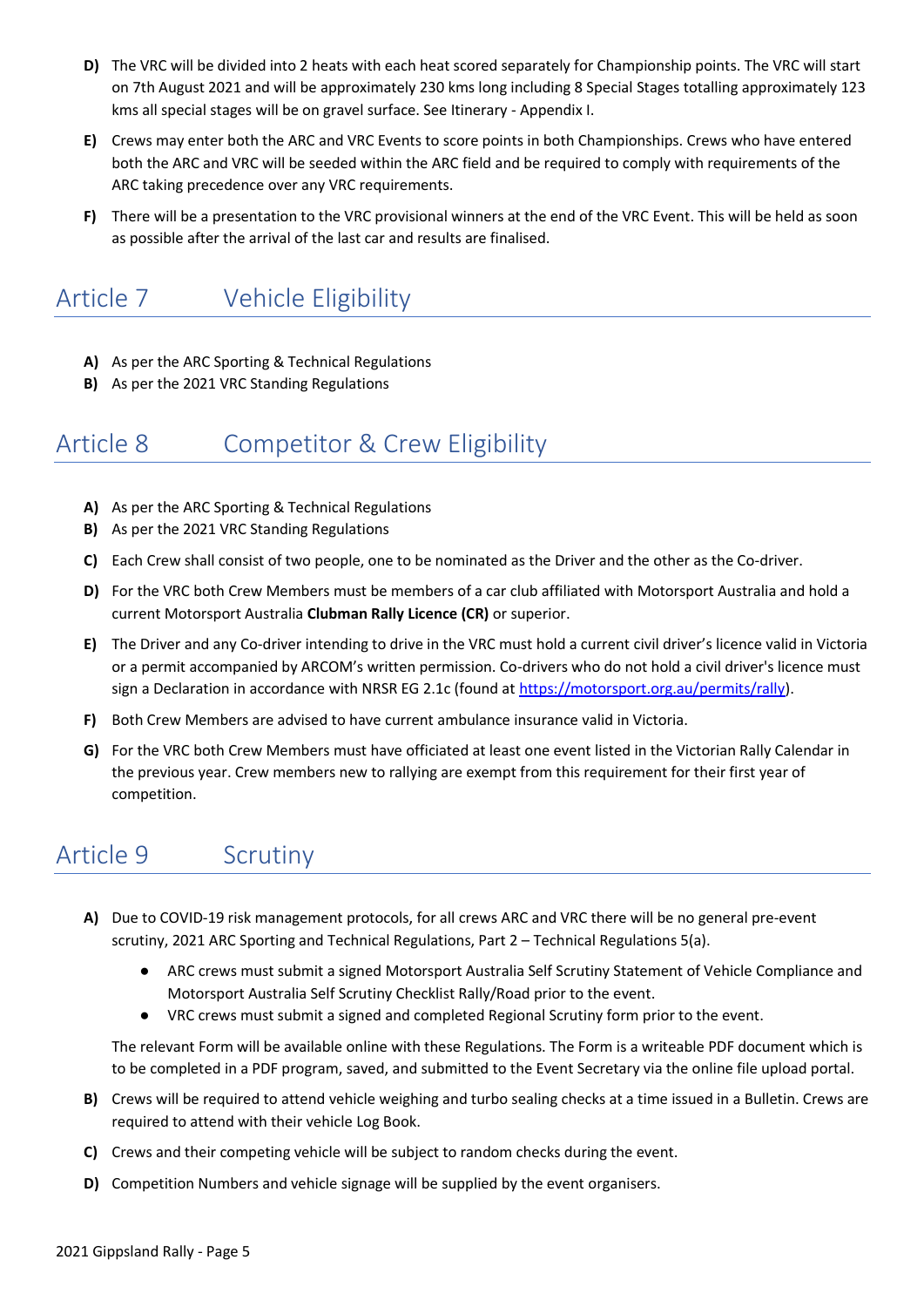- **E)** For both the ARC and VRC an **A3 Size** OK/OS board will be required to be carried by Crews. Boards will be available for purchase from the event organisers.
- **F)** Competitors should note that there will be no provision at the Event for Scrutiny other than for turbo and supercharger sealing, in which case units must be wired and prepared for sealing as per NRSR VG.
- **G)** For the VRC Competitors with **Historic Rally Cars** must provide documentation to substantiate the vehicle's eligibility for this class (e.g. Homologation papers). Historic Rally Cars must display their Historic decals (supplied by the Competitor) in an appropriate spot on each side of the car. Each front door is suggested.
- **H)** For the VRC Competitors with **Classic Rally Cars** must provide documentation to substantiate the vehicle's eligibility for this class (e.g. Homologation papers). Classic Rally Cars must display the word Classic (supplied by the Competitor) in an appropriate spot on each side of the car. Each front door is suggested.
- **I)** The Chief Scrutineer and his assistants are deemed to be Judges of Fact in all scrutiny matters.

# <span id="page-7-0"></span>Article 10 Entry Form, Entries and Entry Fee

- **A)** Due to COVID-19 risk management protocols there will be no documentation checks at the event. Crews are required to include the items outlined in the ARC Sporting Regulations Article 4(c) electronically with their entry.
- **B)** Road Books, Service Instructions, all Door Panels and Organiser's Advertising will either be sent directly to competitors or be available for collection from Rally HQ. Social distancing of 1.5m must be maintained during this time and rooms will be restricted to 1 person per 2sqm. Attendees may be required to wait in a line outside the room.
- **C)** Entries are to be made via the online entry form available from [www.gippslandrally.com.au](http://www.gippslandrally.com.au/) o[r www.rally.com.au.](http://www.rally.com.au/) Competitors unable to access the online entry form are to contact the Event Secretary. Entries will only be accepted when the competitor, driver and co-driver have been nominated on the entry form and payment is made in full.
- **D)** The entry fee may be paid with a Credit Card, Electronic Funds Transfer (EFT) (but NO CASH or CHEQUE payments). Entries paid with a Credit Card will attract a surcharge.
- **E)** An Entry Fee may be paid by Electronic Funds Transfer (EFT) to the following bank:

Bank: Westpac Account Name: Vroom Events Inc. BSB: 033-341 Account Number: 735962 Each entrant **MUST** include the Drivers name as a reference.

- **F)** All entries MUST include a copy of all required documentation i.e. licences (Motorsport Australia and Civil), registration papers and club memberships.
- **G)** Details of Service crew are also required under COVID-19 Contact Tracing risk management protocols. (Refer Article 21).
- **H)** Entries open upon publication of these Supplementary Regulations.
- **I)** Entries close for all crews on Friday 23rd July 2021 at 2000hrs.
- **J)** The number of entries may be limited to 60. Preference will be given to higher seeded drivers and/or those who have competed in other ARC events in 2021 and then in order of receipt of completed and paid entry form.
- <span id="page-7-1"></span>**K)** The entry fee for the Event is fixed as follows:
	- RSEA Motorsport Australia Rally Championship<sup>®</sup> \$1650
	- Till Hino Victorian Rally Championship **\$750**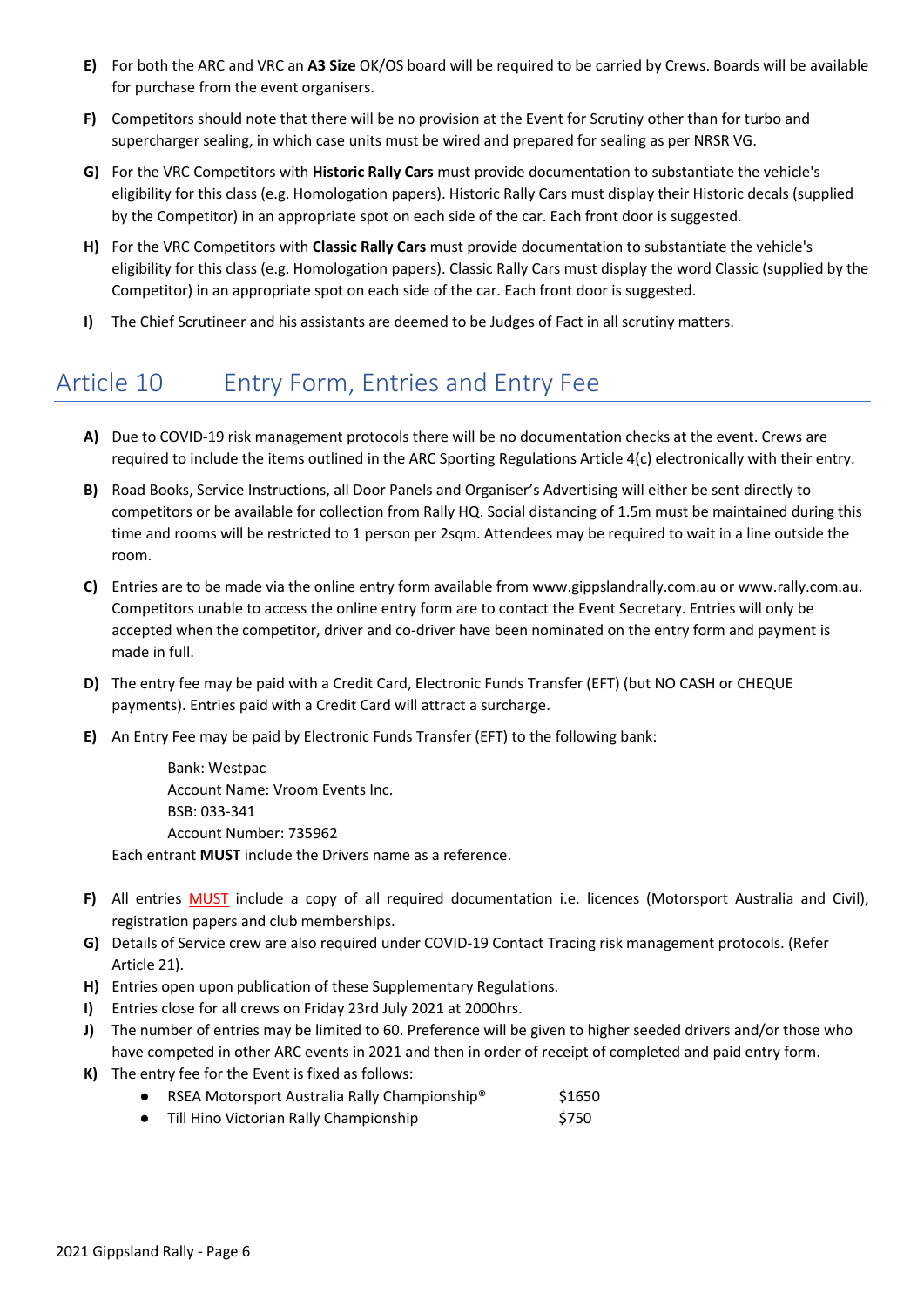- **A)** Testing will be available on Thursday 5th August There will two 4 hr sessions. Session one from 0800hrs to 1200 hrs, and Session two from 1300 hrs to 1700hrs. Each session costs \$500 per car. Full details of the location will be emailed directly to the crew.
- **B)** Applications for Test sessions can be made when completing the On-Line Entry form. No hard copy forms will be available.
- **C)** It is a condition of testing that at least two VIP rides are given within a session, between 1000 1100hrs or 1500 1600hrs if requested by the Organisers.

### <span id="page-8-0"></span>Article 12 Servicing and Refuelling

- **A)** A maximum of 6 service personnel per competing car starting the rally may provide service throughout the rally (any more than 2 service vehicles, requires an additional payment of \$250 per additional vehicle – Each service vehicle must be clearly identified by means of "Service" plates issued by the Organisers and affixed in the locations specified.
- **B)** Refuels will be located within the Service Park. Service crews are to comply with the apparel requirements and to follow the directions of Rally Officials.

#### **C) Flexi-Service**

For the operation of flexi-servicing, crews will enter the Flexi Service Holding Area prior to Service, and a Regroup after Service. Parc Fermé conditions apply to both areas.

Crews may then either immediately enter the service park or leave their car in the Flexi Service Holding Area for a maximum duration as outlined in the itinerary.

Should a car be unable to be driven under its own power from the Flexi Service Holding Area to the service area, the marshals and/or team personnel shall be permitted to push or tow the car to its dedicated service bay.

The competing car may be driven by an authorised representative of the competitor from the Flexi Service Holding Area to the service park or from the service park to Regroup, respecting all the formalities of time card presentation and related penalties.

The competing car must enter the Regroup before the allowed service time has elapsed without penalty. Any remaining Flexi Service Holding area time will be spent in the Regroup following service.

The operational window of flexi-servicing time is left to the discretion of the organiser but must be declared on the rally itinerary. The organisers recommend that unless a crew requires flexi-service, that all crews should proceed immediately out of the Flexi Service Holding Area to Service.

**NOTE** - In the Service Park Cars may only be washed by use of a sponge from a bucket. Where oils, solvents and degreasing fluids are used all residues must be securely contained and prevented from coming into contact with the ground. The use of pressure cleaners is prohibited. Breaches noted by an Official of the Rally will be reported to the Stewards with a recommendation that a fine be applied.

<span id="page-8-1"></span>The entire service park is a designated "Non-smoking" area. Social distancing of 1.5m separation must be adhered to, at all times in the Service Park.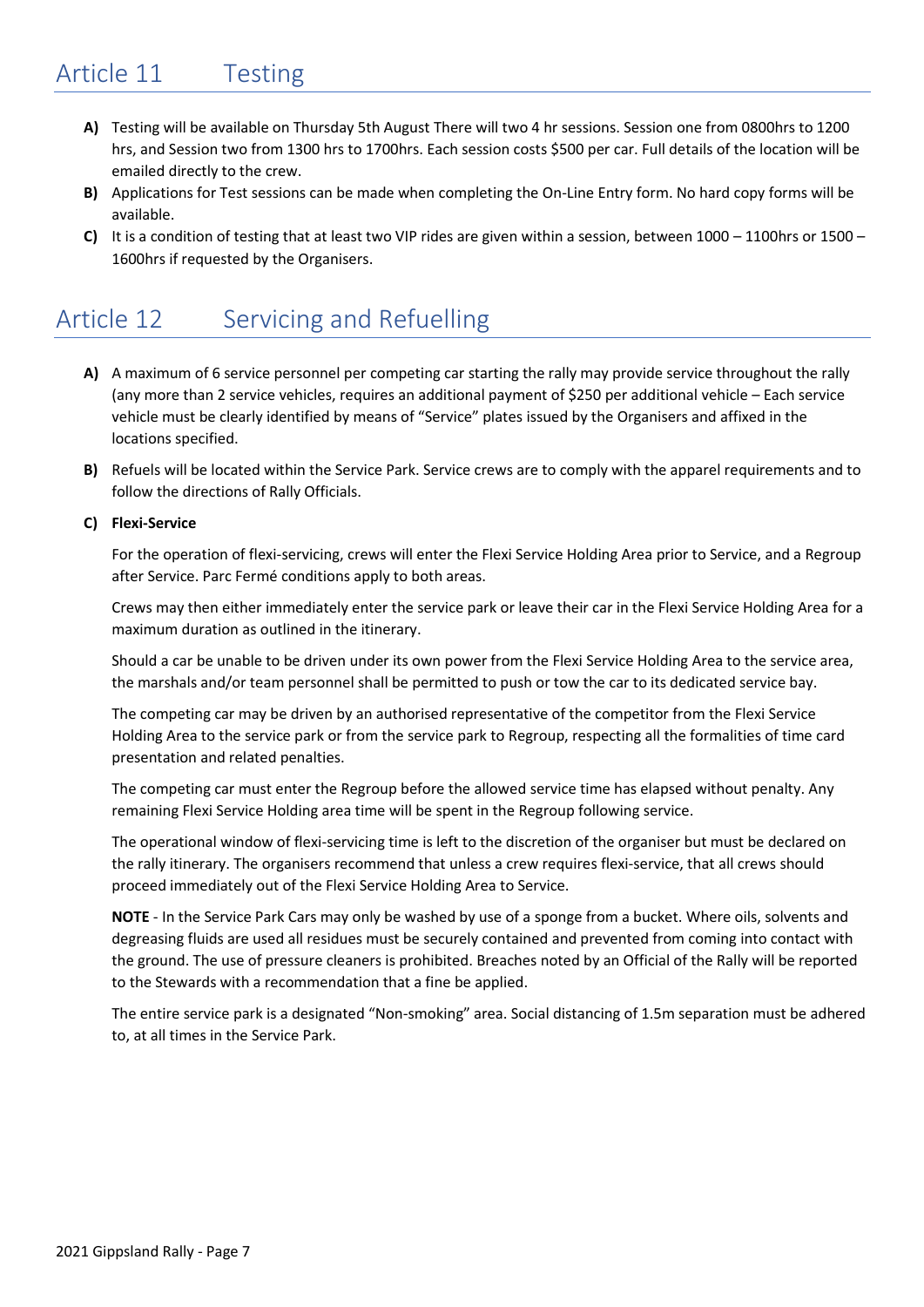- **A)** As per the ARC Sporting & Technical Regulations. Speeds will be monitored.
- **B)** It is not compulsory for VRC competitors to undertake reconnaissance, as a road book suitable for a "blind" rally (A4 size) will be available on request.
- **C)** Reconnaissance of stages outside of the permitted times listed in Article 1 is prohibited unless an application is made to the Clerk of Course for approval to conduct reconnaissance on an alternative date.

# <span id="page-9-0"></span>Article 14 Running of the rally

- **A)** The event will start from TC 0 located in the Service Park. Crews who have not submitted a Multi- Occupant Declaration electronically to the Event Secretary prior to arrival at the TC, will not be able to start (Refer to Article 21). A Bulletin with each crew's start time will be published.
- **B)** Cars will not be subject to Parc Fermé conditions at this location, but service is not allowed in the holding area.
- **C)** After the first days final service all ARC crews will be required to park their car in an overnight Parc Fermé.
- **D)** The Rally Start will be at 0930hrs on 7th August from TC 0.
- **E)** Starting System for Special Stages will be as ARC Sporting Regulations, Part 1, Article 12.3).
- **F)** The official time for the event shall be Australian Eastern Standard Time.
- **G)** Re-joining the VRC by Crews is permitted in accordance with NRSR SSR and the VRC Standing Regulations Clause 18 provided:
	- i) They advise the CRO of their intention to re-join the rally; and
	- ii) Their vehicle is inspected by a Scrutineer who will report to the Clerk of the Course; and
	- iii) The Clerk of the Course provides specific authorisation (written where possible) including the Control Number and the Start Time from that Control, to re-join; and
	- iv) They re-join prior to the passage of the Sweep Car.

Re-joining may also be done at Special Stage Start control(s) as nominated in the Route Instructions and Itinerary.

Re-joining Crews will start in a position on the road allocated by the Clerk of the Course. This position should be as close as possible to the position on the road held by the Crew at the start of the stage that they failed to finish. Crews who do not re-join at the time required by the position allocated to them will accrue early or late penalties as appropriate.

A re-joining Crew will be classified in the Sub Event and relevant Heat results behind any Crews who complete the entire Sub Event or Heat as per NRSR SSR.

Missing stages in one Heat will not affect the results of other Heats.

The re-joining Crew must consist of the same vehicle, Driver and Co-Driver.

#### <span id="page-9-1"></span>Article 15 Controls and Parc Fermé

- **A)** For consistency between those crews entered in the 2021 Gippsland Rally event (ARC) and those in the 2021 Till Hino Motorsport Australia Victorian Rally Championship Sub Event, the penalties and other sporting regulations in the ARC Rally Sporting Regulations shall apply to both events. Refer to ARC Sporting regulations Appendix B.
- **B)** A competition vehicle that competes in the VRC **ONLY** will be held in Parc Fermé for approximately 30 minutes after the arrival of the final VRC vehicle into Parc Fermé. Vehicles may be selected for Post Event Scrutiny during this time.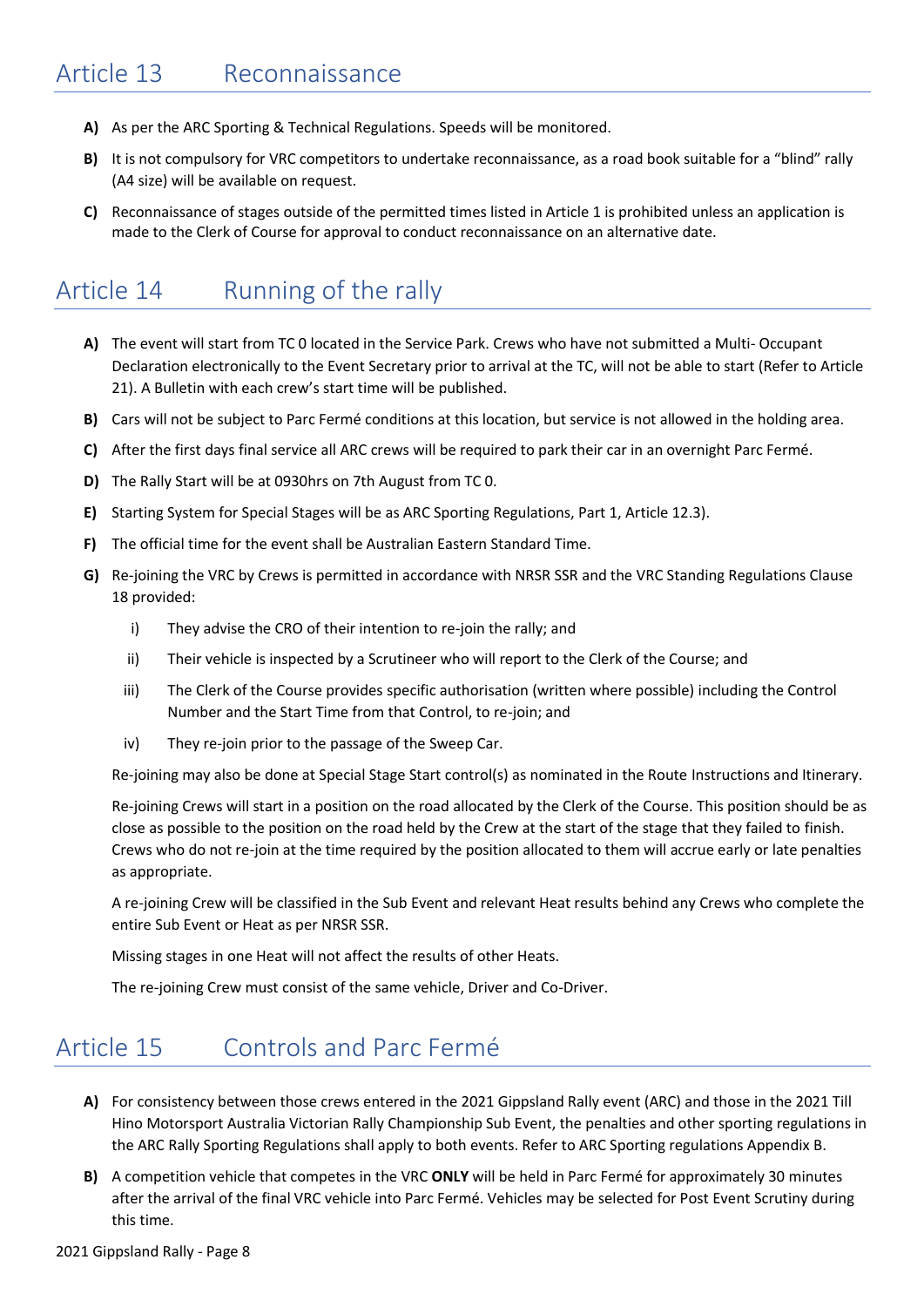### <span id="page-10-0"></span>Article 16 Insurance

Certain public, property, professional indemnity, and personal accident insurance is provided by Motorsport Australia.

Service vehicles, management vehicles and reconnaissance vehicles, including those bearing special plates issued by the Organisers, are not to be considered as official participants of the Rally. They are therefore not covered by the Insurance Policy of the Rally and will remain the sole responsibility of their owner.

## <span id="page-10-1"></span>Article 17 Shakedown

<span id="page-10-2"></span>There will not be a Shakedown Stage.

#### Article 18 Results and Protests

- **A)** For the ARC Event, Provisional Results will be published, Online on 8th August 2021 at 1700hrs. These results will become Final 30-minutes after posting subject to no protests being received.
- **B)** For the VRC Event, Provisional Results will be published, Online on 7th August 2021 at 1830hrs. These results will become Final 30-minutes after posting subject to no protests being received.

#### <span id="page-10-3"></span>Article 19 Awards

- **A)** As per the ARC Sporting & Technical Regulations
- **B)** As per the 2021 VRC Standing Regulations
- **C)** Hoosier Event Awards. Eligible to VRC Only Competitors who place the provided Hoosier Tire Stickers on the front corners of their vehicle (similar to ARC). A draw will take place at the VRC Podium Presentation to win the following prizes.
	- a. 1 x Free set of tyres; or
	- b. 1 x \$150 voucher

<span id="page-10-4"></span>The Organisers reserve the right to combine trophies where crews win more than one award, and to add to the list of awards up to the start of the event.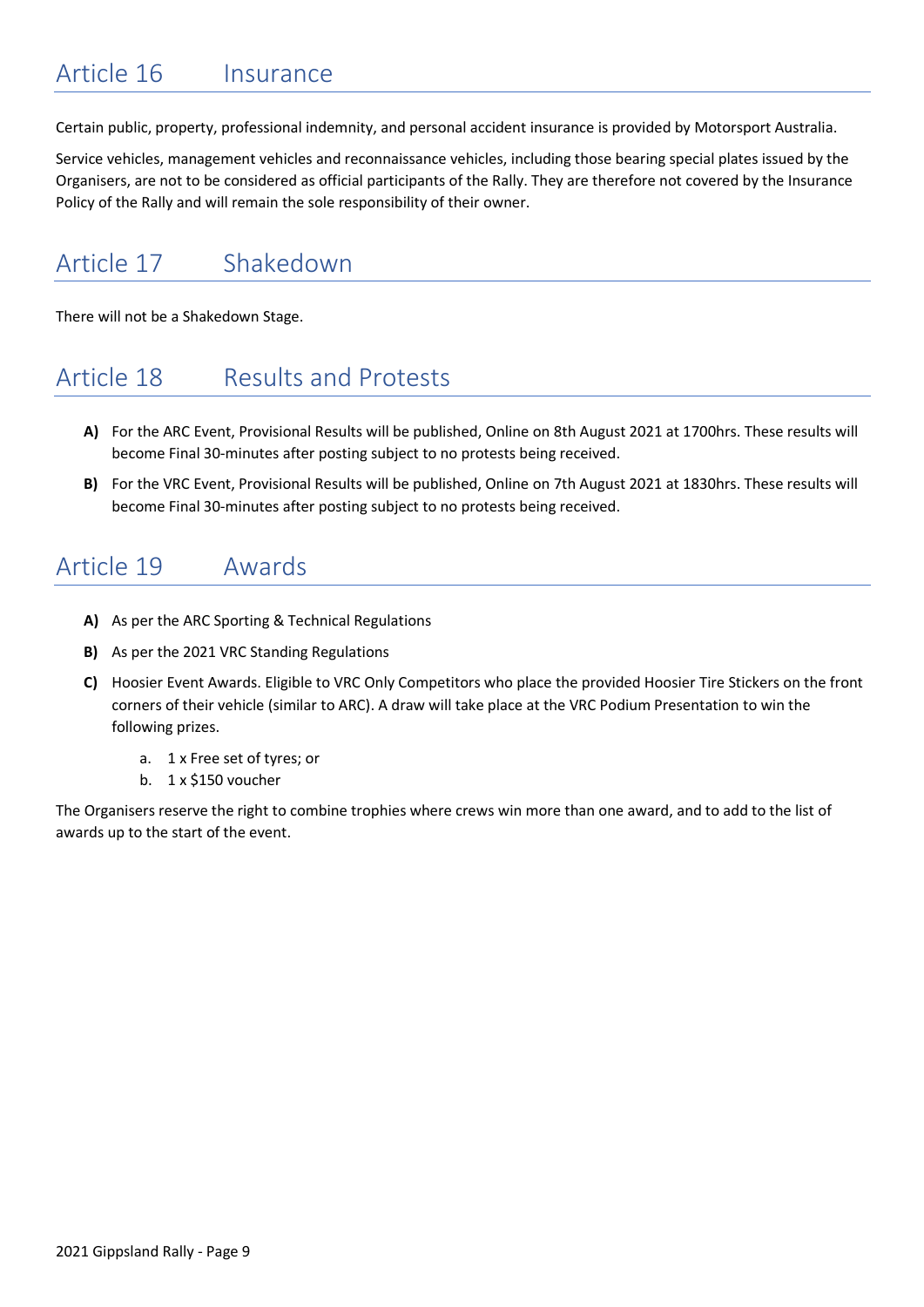<span id="page-11-0"></span>Any holder of a Motorsport Australia Competitor or Officials Licence (or equivalent licence issued by another ASN) may be tested for the presence of drugs (or other banned substances) and subject to a penalty (or penalties) for a breach in accordance with the Australian National Anti-Doping Policy and/or the Motorsport Australia Illicit Drugs in Sport (Safety Testing) Policy as published on the Motorsport Australia Website. Consumption of alcohol in the Service Park or any section of the competition venue under the control of Rally Officials is forbidden until all competition is concluded each day. Accordingly, any holder of a Motorsport Australia Competitor or Officials Licence (or equivalent licence issued by another ASN) may also be tested for the presence of alcohol by a Motorsport Australia Accredited Testing Official (a "CATO") in accordance with the Motorsport Australia Alcohol Policy.







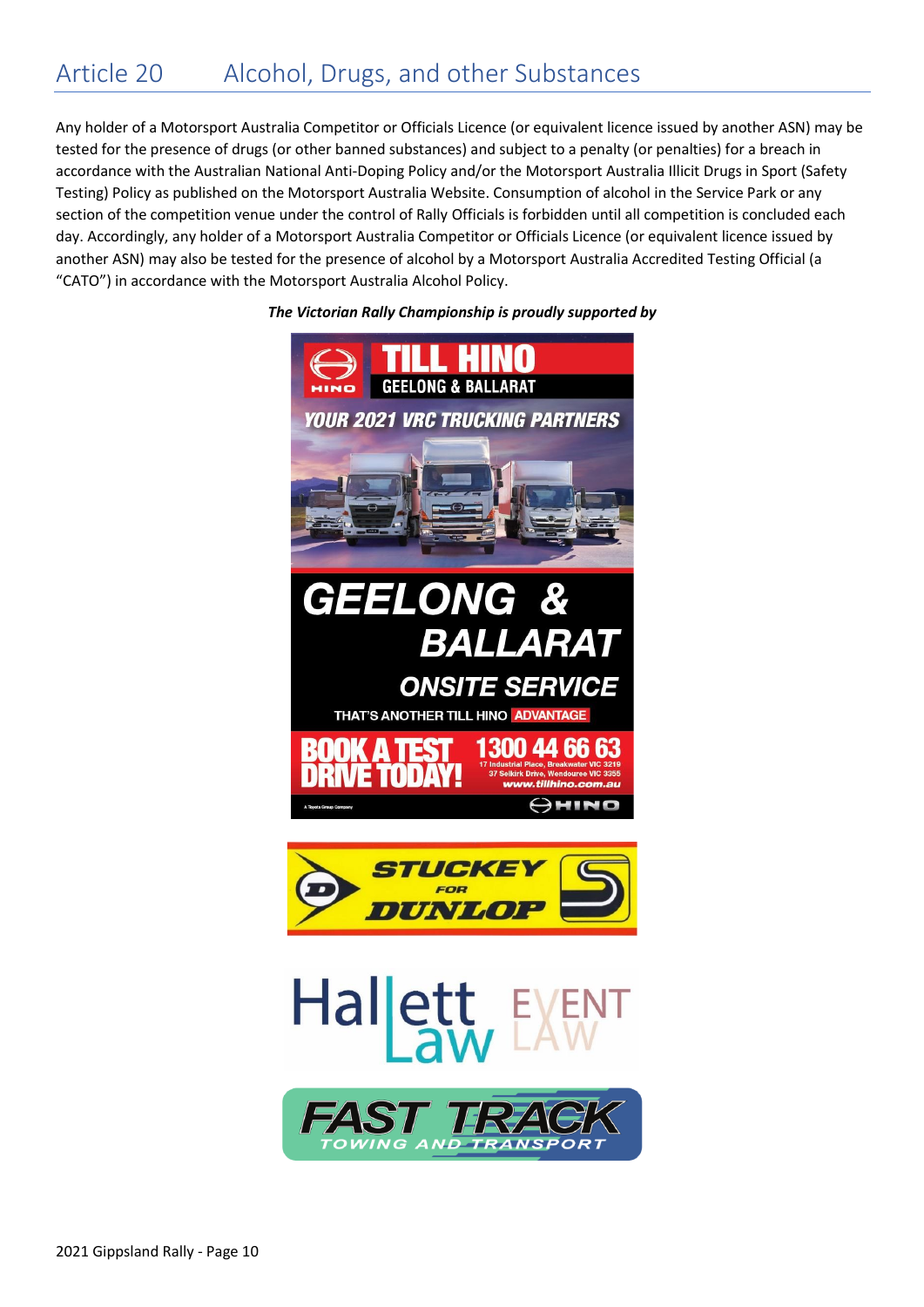### Article 21 COVID-19

The Organisers acknowledge the need to take extraordinary measures to ensure the health and well-being of all attendees and the general public. COVID-19 risk management protocols and concessions stipulated by the Victorian Government are very fluid and there may be significant changes between the date of these Supplementary Regulations and the date of the event.

All attendees are required to continue to monitor these changes. Regardless, while COVID-19 is still a threat there are three practices unlikely to change, they are being – social distancing, personal hygiene and contact tracing.

Victorian border restrictions for travellers from interstate will be monitored by the Organisers. If restrictions that may impact interstate attendees are imposed by the Victorian Government prior to the event, the Organisers will use best endeavours to inform impacted attendees. However, restrictions that may apply to attendees will vary significantly based on several factors including, but not limited to, home address, travel methods, travel route, and locations in which they may have been. Consequently, the Organisers cannot provide advice on, or accept responsibility for determining, any travel restrictions that may apply to an attendee.

"The Driver and Co-Driver agrees that under no circumstances will they attend an event if any of the following apply:

- has been diagnosed with COVID-19 as confirmed with a positive test for COVID-19 (not antibody test) and has not recovered and since tested negative to COVID-19;
- currently experiencing any symptoms of COVID-19 such as:

Fever/chills, cough, shortness of breath/difficulty breathing, muscle pains, headache, sore throat, nausea, vomiting, diarrhoea, runny nose, loss of taste or smell;

- has been in contact with a known COVID-19 positive case in the 14 days prior to the rally;
- has been overseas or has been in contact with someone who has been overseas in the 14 days prior to the rally; and
- has been in any area or location that has a travel restriction applied due to COVID-19 in the 14 days prior to the rally, **except** where an exemption is applicable as determined by the relevant Government authority.

It is highly recommended that if any participant exhibits symptoms, as described above, consistent with COVID-19 prior to the event then the individual should take a COVID-19 test through the Victoria Department of Health or an approved test facility and report this to the event organisers."

#### **PPE Equipment**

Crews are required to carry one suitable mask for the Driver and Co-Driver, and an adequate supply of disposable rubber or nitrile gloves and any other PPE they deem appropriate. This PPE must be worn if a crew is required to stop and render assistance to a crew member involved in an incident.

#### **Team Crew Information – Contact Tracing, Check-In Service Victoria App**

Teams must supply the names, email addresses, and contact numbers of all team personnel (including Service Crew) with their entry prior to the event. **ALL** team members should download the "**Service Victoria**" app to their phone. **ALL** team members will be required to use the events "**Service Victoria**" app QR Code at the Service Park each day. The QR Code will be advised in Further Regulations.

The use of the Service Victoria app to Check In at venues and events across Victoria has been mandated by the Victoria Government. If a person does not have a smartphone then another person's phone can be used.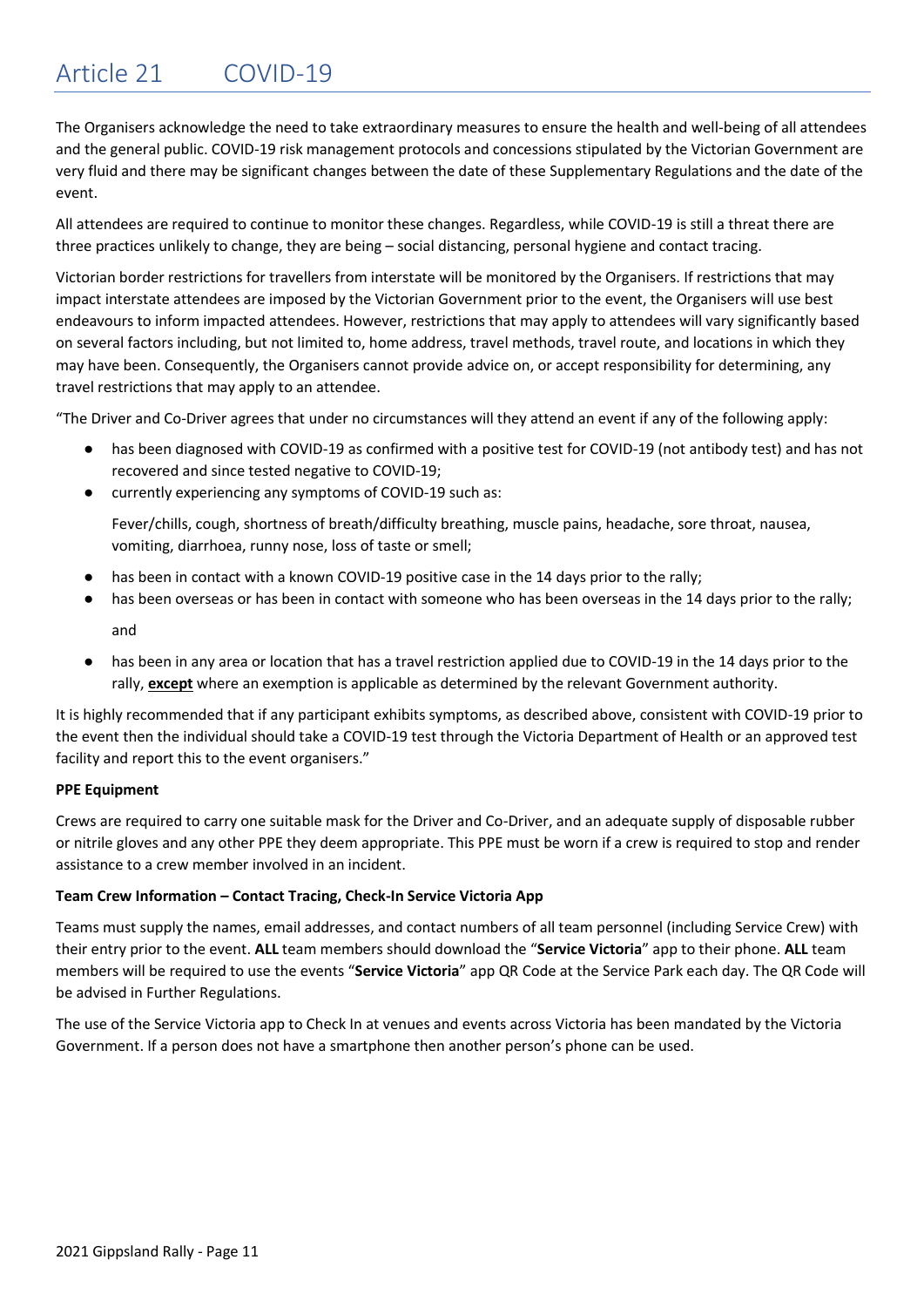<span id="page-13-0"></span>**ARC Itinerary**

|                             | <b>Saturday 07 August 2021</b>               |                 |         |          | (Sunrise 0707 hrs, Sunset 1730 hrs) |         |
|-----------------------------|----------------------------------------------|-----------------|---------|----------|-------------------------------------|---------|
| тс                          | Location                                     | <b>Distance</b> |         |          | <b>Target</b>                       | 1st Car |
| SS                          | Name                                         | SS              | Liaison | Total    | <b>Time</b>                         | Due     |
| TC0                         | <b>Assembly Out</b>                          |                 |         |          |                                     | 9:30    |
|                             | Distance to next refuel                      | 31.60           | 15.02   | 46.62    |                                     |         |
| TC1                         |                                              |                 | 13.69   | 13.69    | 0:18                                | 9:48    |
| SS <sub>1</sub>             | <b>Thomson 1</b>                             | 14.93           |         |          |                                     | 9:51    |
| TC2                         |                                              |                 | 1.28    | 16.21    | 0:17                                | 10:08   |
| SS <sub>2</sub>             | Deep Creek 1                                 | 16.67           |         |          |                                     | 10:11   |
| Section <sub>1</sub>        | <b>Murderers Hill</b>                        |                 | [0.05]  |          |                                     |         |
| RZ1                         | Distance to next refuel                      | 30.03           | 38.12   | 68.15    |                                     |         |
| ТСЗ                         |                                              |                 | 17.33   | 34.00    | 0:45                                | 10:56   |
| SS <sub>3</sub>             | <b>Macalister 1</b>                          | 15.77           |         |          |                                     | 10:59   |
| TC4                         |                                              |                 | 0.43    | 16.20    | 0:18                                | 11:17   |
| SS4                         | <b>Chesterfield 1</b>                        | 14.26           |         |          |                                     | 11:20   |
| TC4A                        | Flexi Service Holding IN                     |                 | 20.41   | 34.67    | 0:38                                | 11:58   |
| TC4B                        | Flexi Service Holding OUT / Flexi Service IN |                 |         |          | 0:35                                | 12:33   |
|                             | <b>Flexi Service A (Heyfield)</b>            | (61.63)         | (53.14) | (114.77) | 0:45                                |         |
| TC4C                        | Flexi Service OUT / Regroup IN               |                 |         |          |                                     | 13:18   |
|                             | Regroup A                                    |                 |         |          | 0:10                                |         |
| TC4D                        | Regroup OUT                                  |                 |         |          |                                     | 13:28   |
|                             | <b>Heyfield</b>                              |                 |         |          |                                     |         |
|                             |                                              |                 |         |          |                                     |         |
| RZ <sub>2</sub>             | Distance to next refuel                      | 31.60           | 14.99   | 46.59    |                                     |         |
| TC5                         |                                              |                 | 13.66   | 13.66    | 0:22                                | 13:50   |
| SS <sub>5</sub>             | Thomson 2                                    | 14.93           |         |          |                                     | 13:53   |
| TC6                         |                                              |                 | 1.28    | 16.21    | 0:17                                | 14:10   |
| SS6                         | Deep Creek 2                                 | 16.67           |         |          |                                     | 14:13   |
|                             | <b>Murderers Hill</b>                        |                 | [0.05]  |          |                                     |         |
| Section <sub>2</sub><br>RZ3 | Distance to next refuel                      | 30.03           | 38.12   | 68.15    |                                     |         |
| TC7                         |                                              |                 | 17.33   | 34.00    | 0:45                                | 14:58   |
| SS7                         | <b>Macalister 2</b>                          | 15.77           |         |          |                                     | 15:01   |
| TC8                         |                                              |                 | 0.43    | 16.20    | 0:18                                | 15:19   |
| SS8                         | <b>Chesterfield 2</b>                        | 14.26           |         |          |                                     | 15:22   |
| TC8A                        | Flexi Service Holding IN                     |                 | 20.41   | 34.67    | 0:38                                | 15:36   |
| TC8B                        | Flexi Service Holding OUT / Flexi Service IN |                 |         |          | 0:45                                | 16:21   |
|                             | <b>Flexi Service B (Heyfield)</b>            | (61.63)         | (53.11) | (114.74) | 2:00                                |         |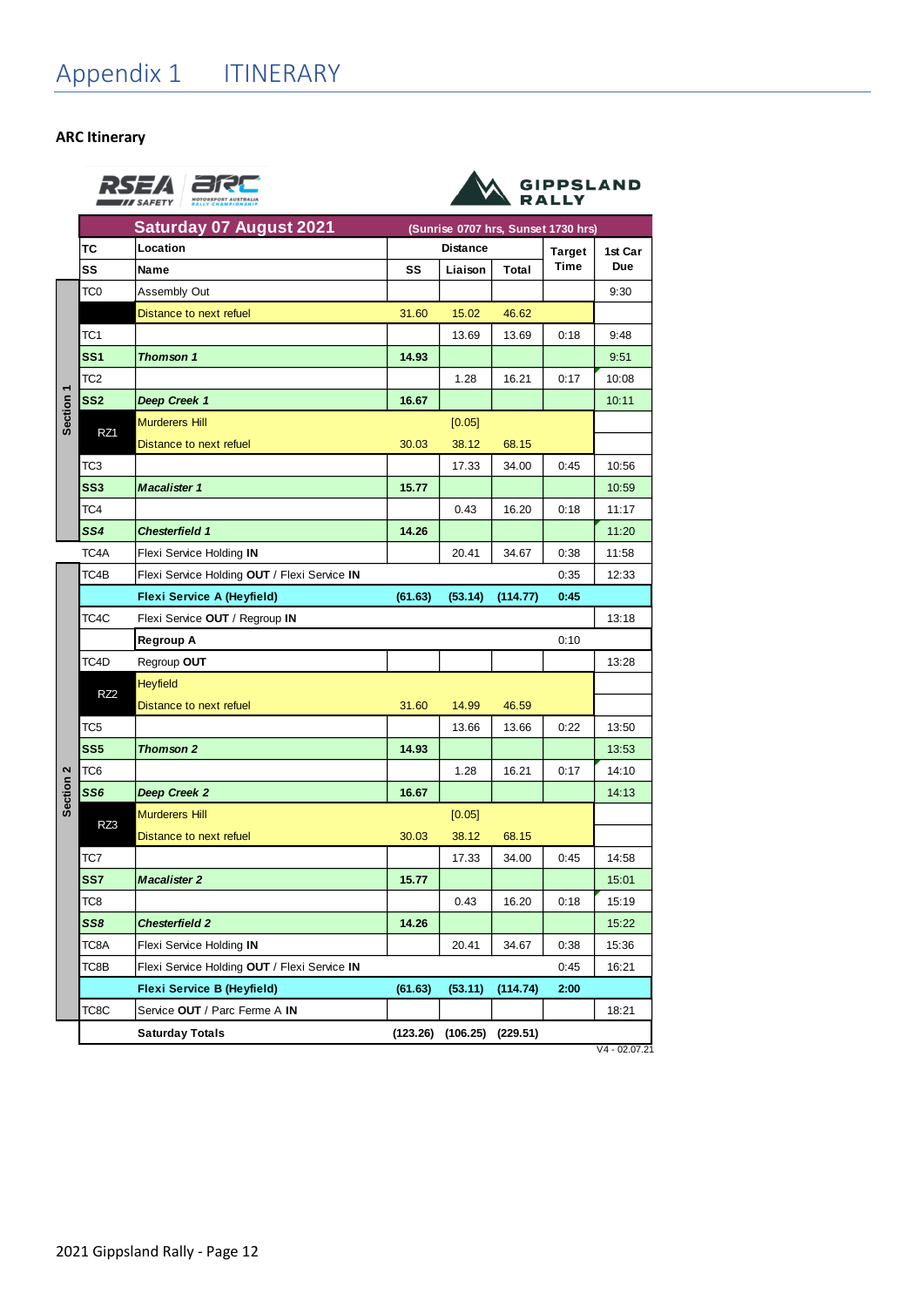|           | <b>Sunday 08 August 2021</b><br>(Sunrise 0706 hrs, Sunset 1731 hrs) |                                              |                 |         |          |               |         |
|-----------|---------------------------------------------------------------------|----------------------------------------------|-----------------|---------|----------|---------------|---------|
|           | ТC                                                                  | Location                                     | <b>Distance</b> |         |          | <b>Target</b> | 1st Car |
|           | SS                                                                  | Name                                         | SS              | Liaison | Total    | Time          | Due     |
|           | TC8D                                                                | Parc Ferme A OUT / Service IN                |                 |         |          |               | 9:00    |
|           |                                                                     | Service C (Heyfield)                         |                 |         |          | 0:20          |         |
|           | TC8E                                                                | Service OUT                                  |                 |         |          |               | 9:20    |
|           | RZ4                                                                 | <b>Heyfield</b>                              |                 |         |          |               |         |
| S         |                                                                     | Distance to next refuel                      | 28.53           | 48.40   | 76.93    |               |         |
| Section   | TC9                                                                 |                                              |                 | 30.50   | 30.50    | 0:40          | 10:00   |
|           | SS <sub>9</sub>                                                     | <b>Stoney Creek 1</b>                        | 16.60           |         |          |               | 10:03   |
|           | TC10                                                                |                                              |                 | 1.27    | 17.87    | 0:18          | 10:21   |
|           | <b>SS10</b>                                                         | Dawson 1                                     | 8.90            |         |          |               | 10:24   |
|           | TC11                                                                |                                              |                 | 1.92    | 10.82    | 0:11          | 10:35   |
|           | <b>SS11</b>                                                         | Cowwarr 1                                    | 3.03            |         |          |               | 10:38   |
|           | <b>TC11A</b>                                                        | Flexi Service Holding IN                     |                 | 14.71   | 17.74    | 0:18          | 10:53   |
|           | TC11B                                                               | Flexi Service Holding OUT / Flexi Service IN |                 |         |          | 0:20          | 11:13   |
|           |                                                                     | Service D (Heyfield)                         | (28.53)         | (48.40) | (76.93)  | 0:30          |         |
|           | TC11C                                                               | Flexi Service OUT / Regroup IN               |                 |         |          |               | 11:43   |
|           |                                                                     | <b>Regroup B</b>                             |                 |         |          | 0:10          |         |
|           | TC11D                                                               | Regroup OUT                                  |                 |         |          |               | 11:53   |
|           | RZ <sub>5</sub>                                                     | <b>Heyfield</b>                              |                 |         |          |               |         |
|           |                                                                     | Distance to End of Event                     | 28.53           | 48.23   | 76.76    |               |         |
|           | <b>TC12</b>                                                         |                                              |                 | 30.50   | 30.50    | 0:40          | 12:33   |
| Section 4 | <b>SS12</b>                                                         | <b>Stoney Creek 2</b>                        | 16.60           |         |          |               | 12:36   |
|           | <b>TC13</b>                                                         |                                              |                 | 1.27    | 17.87    | 0:18          | 12:54   |
|           | <b>SS13</b>                                                         | Dawson 2                                     | 8.90            |         |          |               | 12:57   |
|           | TC13A                                                               | Power Stage Regroup IN                       |                 | 0.50    | 9.40     | 0:10          | 13:07   |
|           |                                                                     | <b>Power Stage Regroup</b>                   |                 |         |          | 0:25          |         |
|           | TC13B                                                               | Power Stage Regroup OUT                      |                 |         |          |               | 13:32   |
|           | TC14                                                                |                                              |                 | 1.25    | 1.25     | 0:03          | 13:35   |
|           | <b>SS14</b>                                                         | <b>Cowwarr 2 (Power Stage)</b>               | 3.03            |         |          |               | 13:38   |
|           | TC14A                                                               | End of Event - Parc Ferme B IN               |                 | 14.71   | 17.74    | 0:18          | 13:56   |
|           |                                                                     | Parc Ferme B and Podium Presentation         |                 |         |          |               | 15:00   |
|           |                                                                     | <b>Sunday Totals</b>                         | (57.06)         | (96.63) | (153.69) |               |         |
|           |                                                                     |                                              |                 |         |          |               |         |
|           |                                                                     | <b>Totals of the Rally</b>                   | <b>SS</b>       | Liaison | Total    | $\frac{9}{6}$ |         |

| <b>Totals of the Rally</b> | SS     | Liaison | Total  | %      |
|----------------------------|--------|---------|--------|--------|
| Saturday 7 August          | 123.26 | 106.25  | 229.51 | 53.71% |
| Sunday 8 August            | 57.06  | 96.63   | 153.69 | 37.13% |
| lTotal - 14 SS             | 180.32 | 202.88  | 383.20 | 47.06% |

 $V4 - 02.07.21$